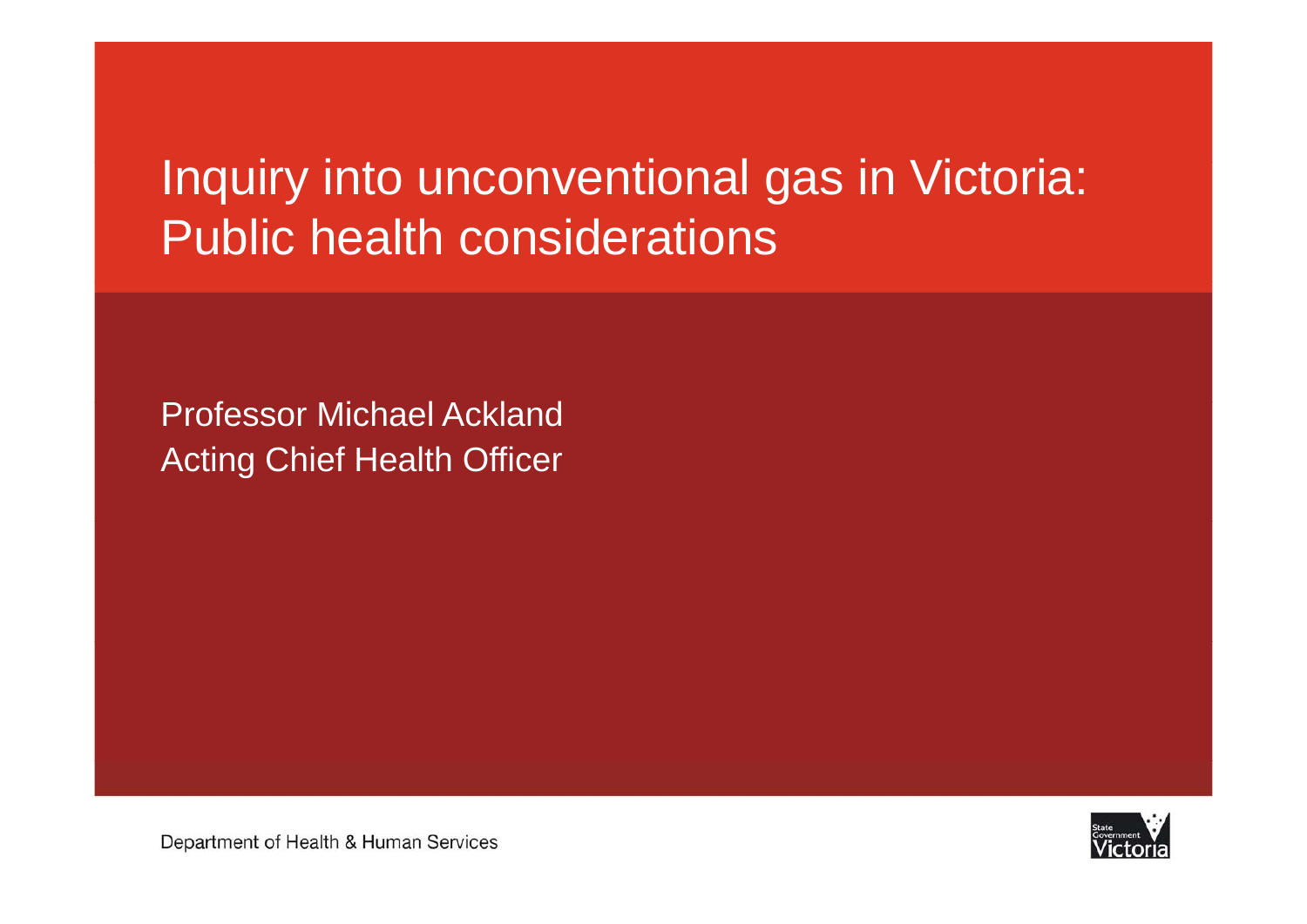# Outline

- 1. Role of the Chief Health Officer
- 2. Public health risk assessment and management
- 3. Key elements required to protect public health
- 4. Summary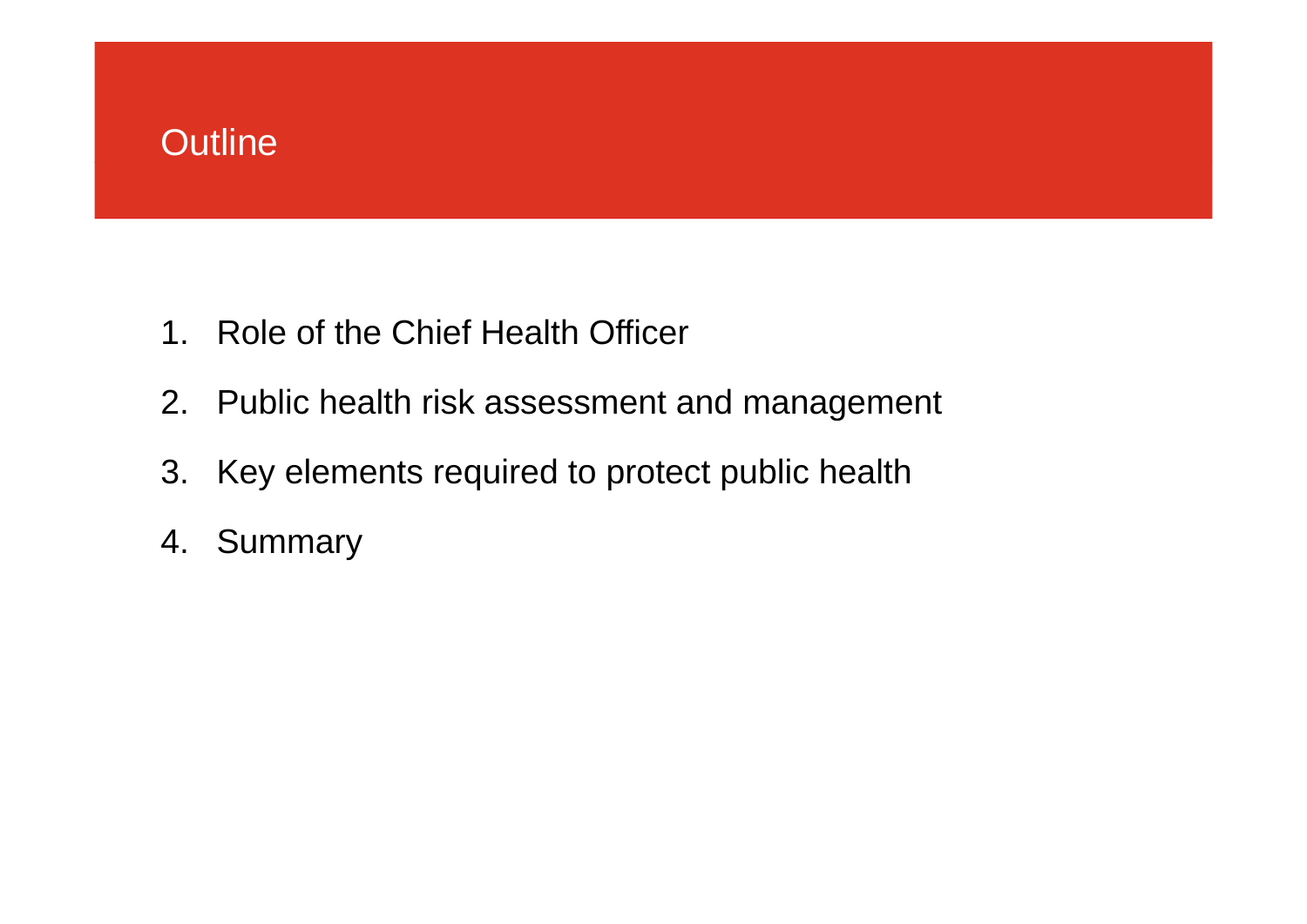### Role of the Chief Health Officer and the DHHS

The Chief Health Officer is a statutory office holder appointed by the Secretary of the Department of Health & Human Services (DHHS) under section 20 of the *Public Health and Wellbeing Act 2008*.

The Chief Health Officer has the following functions and powers:

- develops and implements strategies to promote and protect public health and wellbeing
- provides advice to the Minister for Health and DHHS Secretary on matters relating to public health and wellbeing
- exercises specific legislative roles.

The CHO also has an **advisory role** regarding investigations or inquiries relating to potential impacts on public health such as non-occupational or community-level exposures.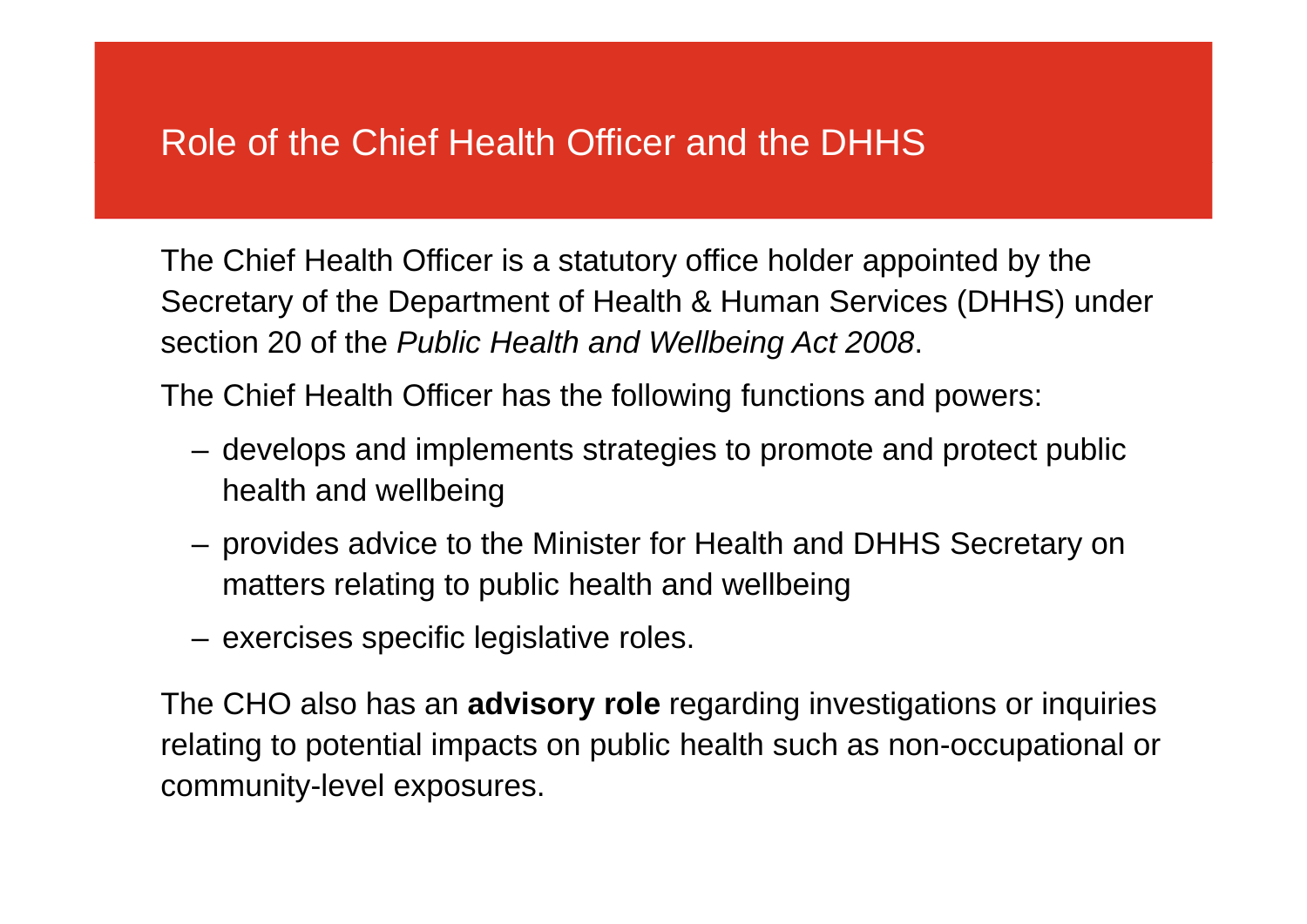### Public health risk assessment and management

A well-recognised and agreed set of steps is used:

- 1. Identify hazards of concern
- 2. Identify what doses of hazards are associated with what health effects
- 3. Determine how people might be exposed to the hazards
- 4. Characterise the potential for (and scale of) adverse health effects (i.e. risk characterisation)
- 5. Determine measures to reduce risk of adverse health effects (i.e. risk management)

Comprehensive health risk assessment and management requires strong scientific evidence.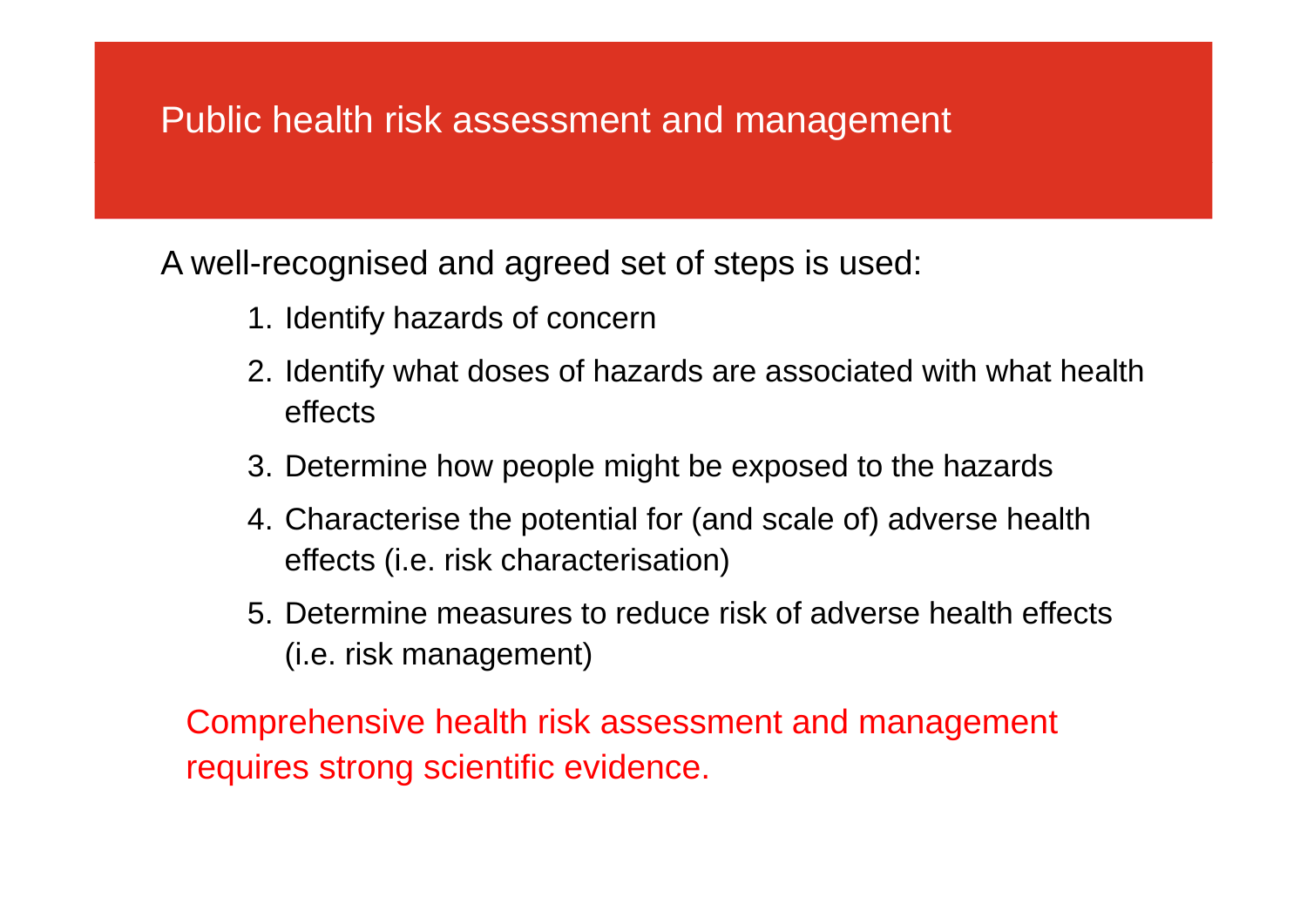### Key hazards

- Chemicals (including chemical mixtures)
	- *used* in gas extraction (e.g. hydraulic fracturing chemicals)
	- •*produced* in gas extraction (e.g. naturally occurring gases, chemicals and radioactive materials liberated by the process)
- Dust and particles
- $\bullet$ Noise
- • Other (e.g. climate change effects from greenhouse gas emissions)

Many potential hazards remain unknown.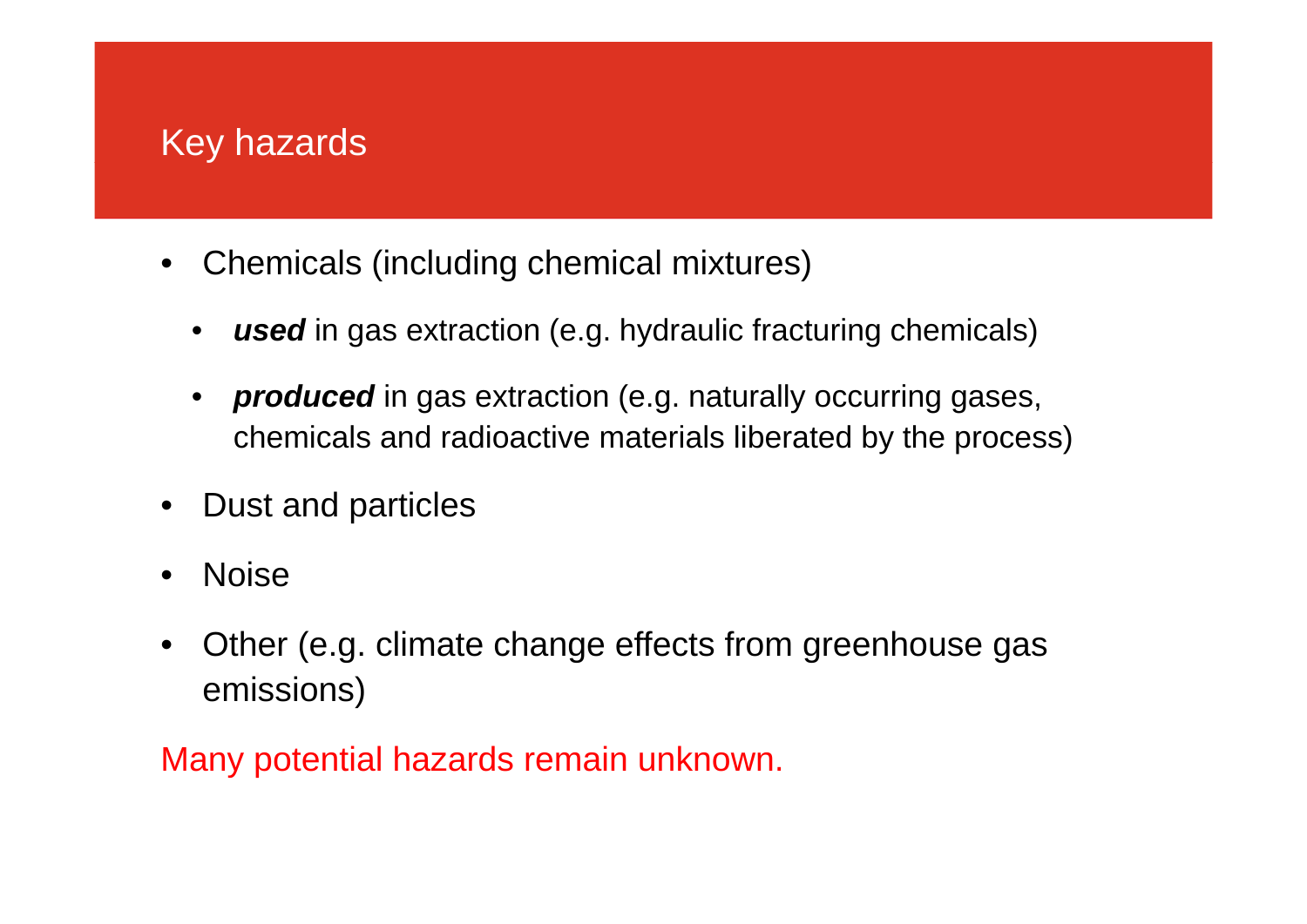### Chemical hazards

- $\bullet$  Many different chemicals may be used and produced due to unconventional gas operations. Available evidence indicates these may include:
	- Acids (e.g. hydrochloric acid, peroxydisulfuric acid)
	- Alcohols (e.g. methanol, isopropanol, ethanol)
	- •Hydrocarbons (e.g. petroleum distillates, methane)
	- $\bullet$ Metals (e.g. arsenic, mercury, cadmium)
	- •Naturally occurring radioactive materials (e.g. radon)
	- •Polycyclic aromatic hydrocarbons (e.g. naphthalene)
	- Surfactants (e.g. 2-butoxyethanol)
	- •Volatile organic compounds (e.g. benzene, xylene, ethyl-benzene)

### Many chemicals remain unknown.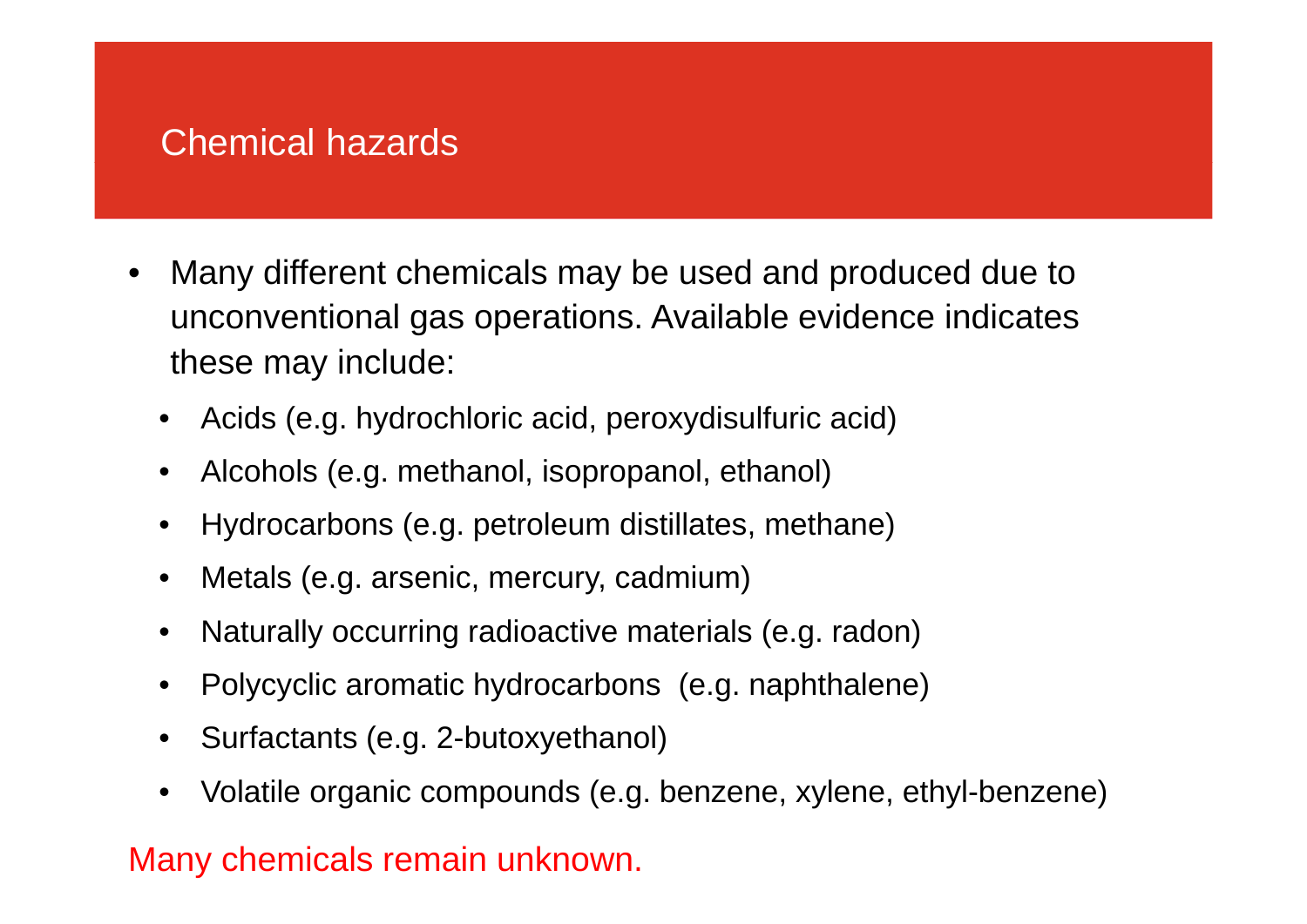### Potential health effects?

- $\bullet$  The potential for health effects depends on the **hazard**, how much people are exposed to (i.e. **the dose**) and the **duration of the exposure**.
- $\bullet$  Potential health effects may include:
	- $\bullet$ immune system effects
	- $\bullet$ nervous system damage
	- liver and kidney toxicity
	- •reproductive and developmental toxicity
	- $\bullet$ cancers
	- •respiratory and cardiovascular illness
	- •psychological effects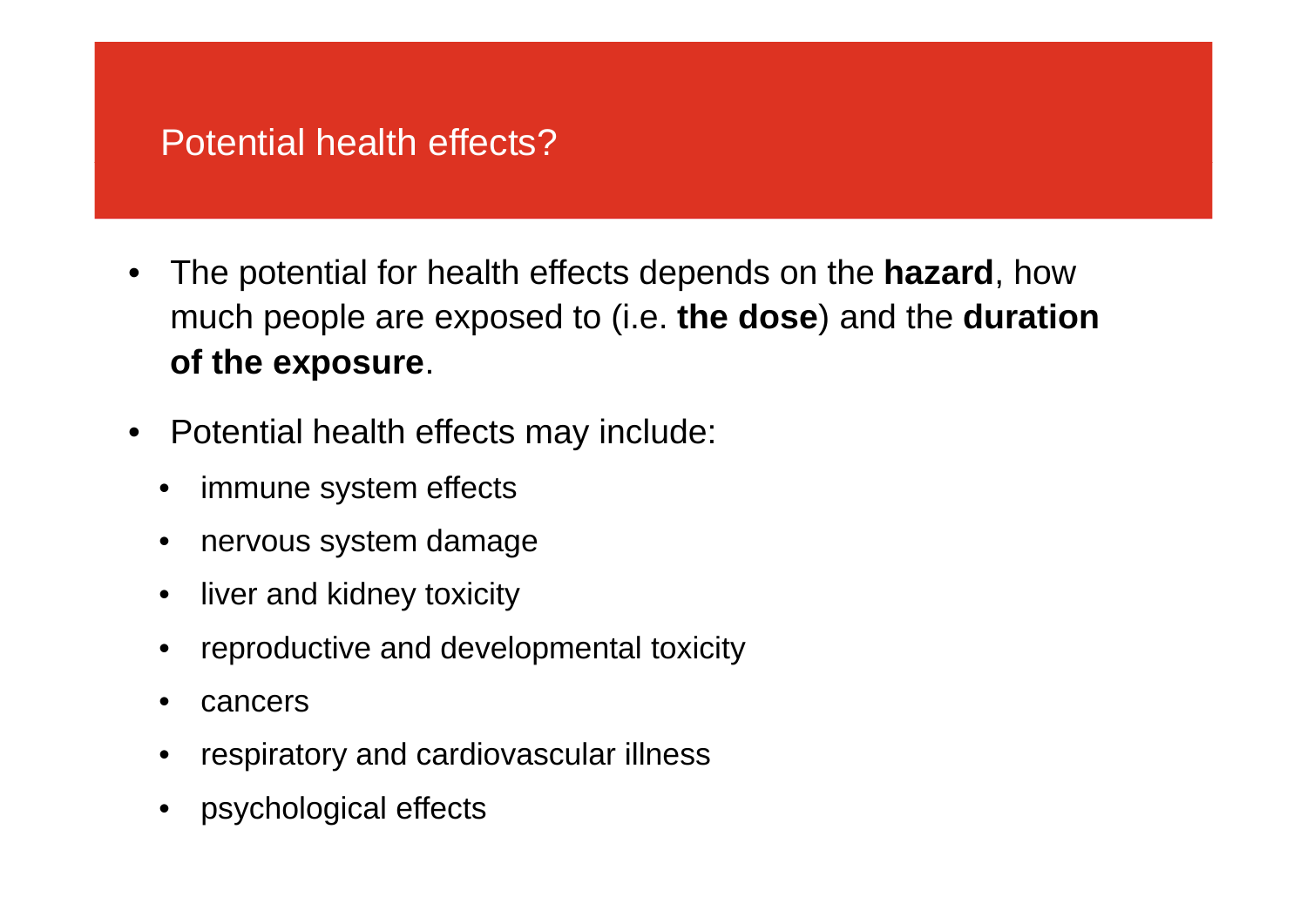# How might people be exposed to hazards?

#### **Contaminated land**

- • e.g. from chemical spills and inappropriate disposal of wastes including hydraulic fracturing fluids
	- • potential impacts on land, including secondary contamination of primary produced products such as food crops and livestock

#### **Contaminated surface and ground water supplies**

- • e.g. from chemical spills, injection of hydraulic fracturing fluids, inadequate treatment and disposal of wastewater
	- $\bullet$  potential impacts on drinking water, water used for irrigation, recreational use of waterways, and stock and domestic use

#### **Pollutants in the air**

• e.g. due to fugitive gas emissions, dust from contaminated land and operation of machinery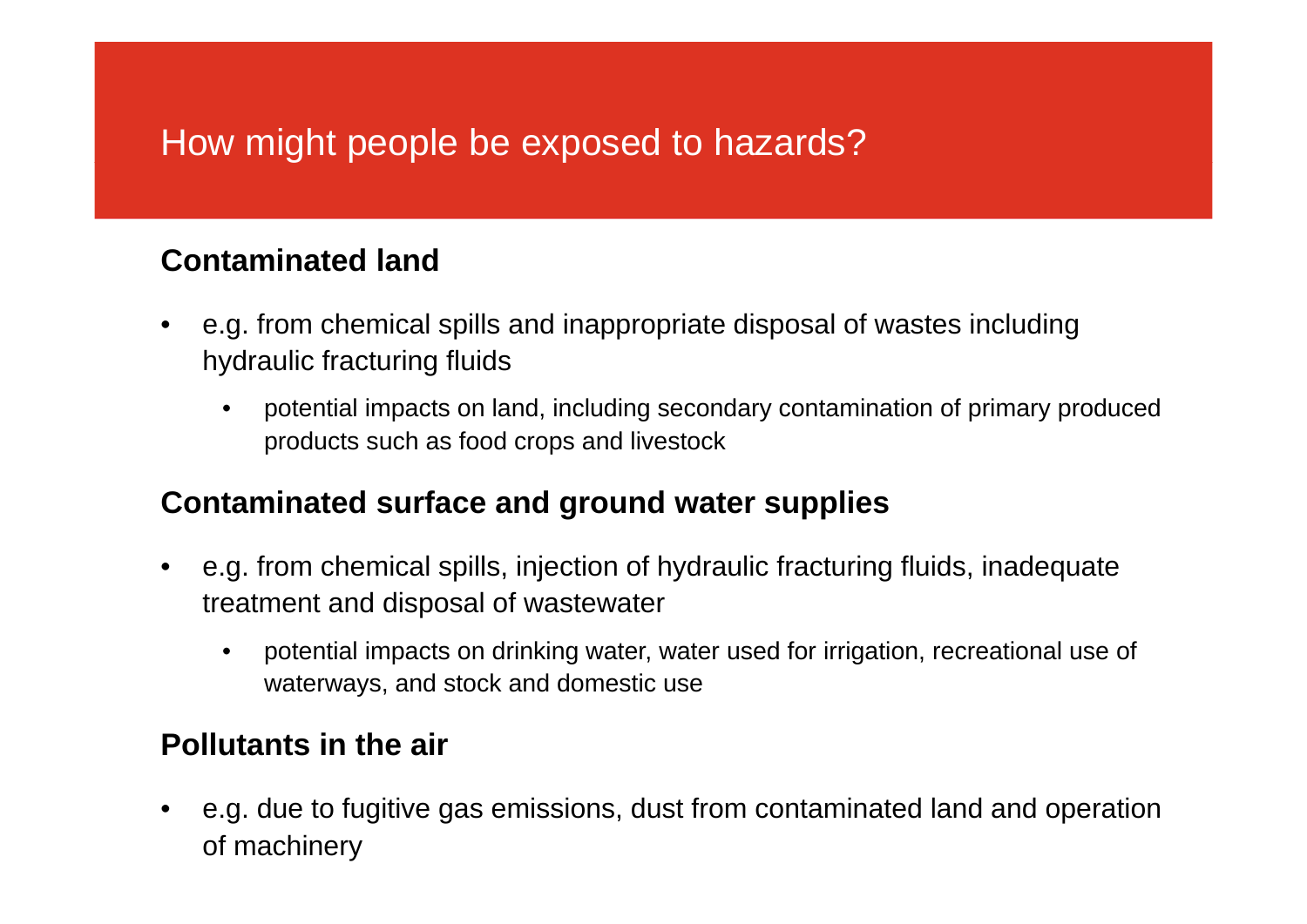# Risk characterisation – key knowledge gaps

- $\bullet$  There is significant uncertainty regarding several aspects of public health risk related to unconventional gas activities.
- $\bullet$ Many potential hazards remain unknown.
- • Knowledge is lacking regarding potential hazards and their:
	- •physical and chemical properties
	- $\bullet$ how they move in the environment
	- •associated health effects
	- • dose-response relationships (i.e. at what doses might you see which health effects)
	- • These **gaps prevent comprehensive health risk assessments**  from being undertaken for the full range of potential hazards.
	- • Further there is limited understanding of the health impacts from exposure to chemical mixtures.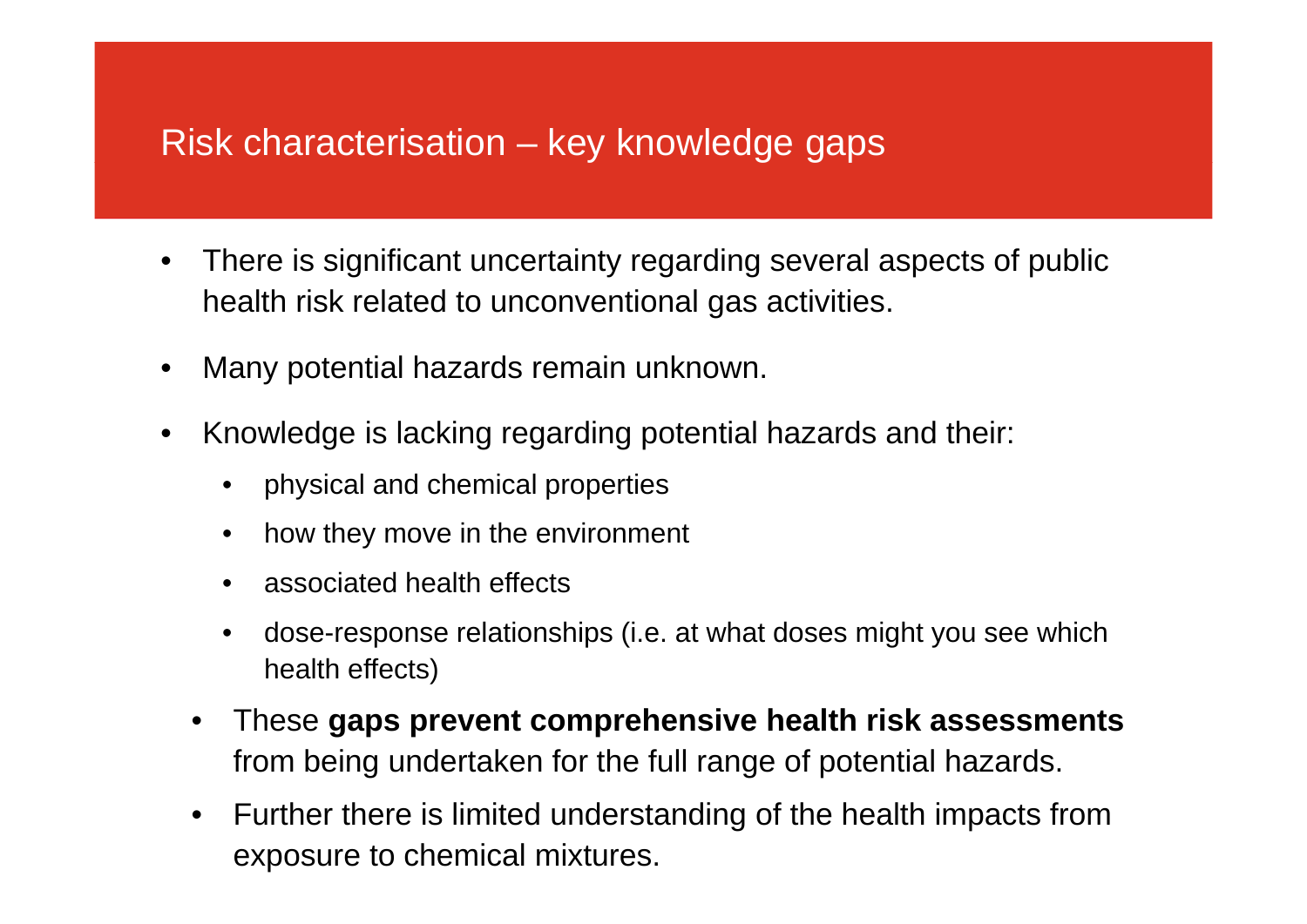# Risk characterisation – key knowledge gaps

- $\bullet$  **Health guideline values are not available** for all known hazards, including those relevant to **different exposure routes**  including:
	- Oral intake (ingestion) (e.g. drinking water guidelines)
	- •Inhalation (e.g. air quality guidelines)
	- •Topical (e.g. guidelines relevant to skin contact)
- • **Limited evidence is available** in relation to short- and longterm health effects (due to limited scientific studies)
- $\bullet$  Importantly, there is also **no evidence to rule out such health effects**.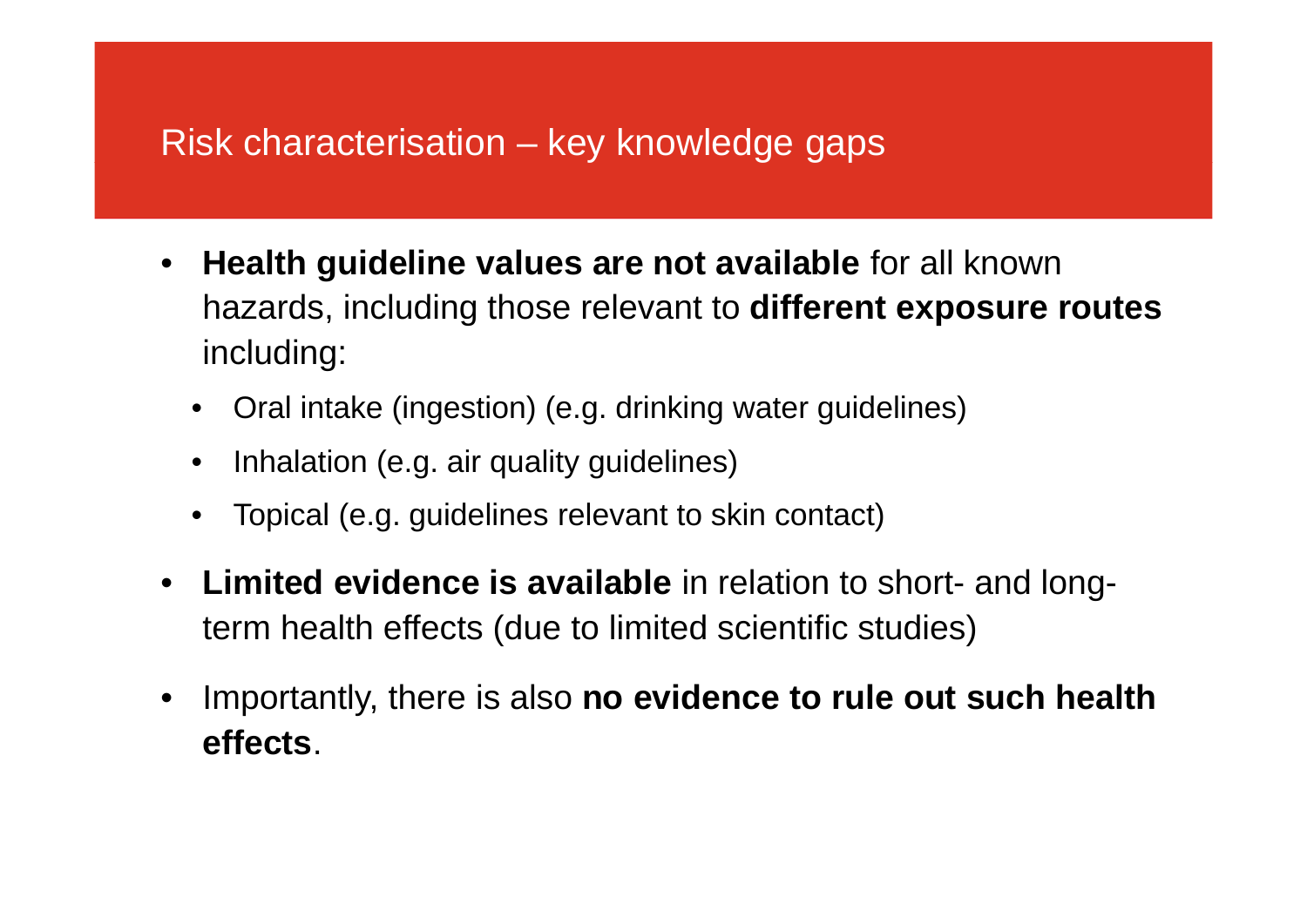# Knowledge gaps - example

### **Hydraulic fracturing chemicals**

- • Many designated as proprietary (i.e. commercial-in-confidence) and not disclosed
- Of 1,076 chemicals compiled by the United States Environmental Protection Agency (US EPA):
	- •physicochemical properties could only be obtained for 453 (42%)
	- $\bullet$  levels that people can safely consume over a lifetime without health effects could only be determined for 90 (8%)

Source: Assessment of the potential impacts of hydraulic fracturing for oil and gas on drinking water resources (United States Environmental Protection Agency June 2015).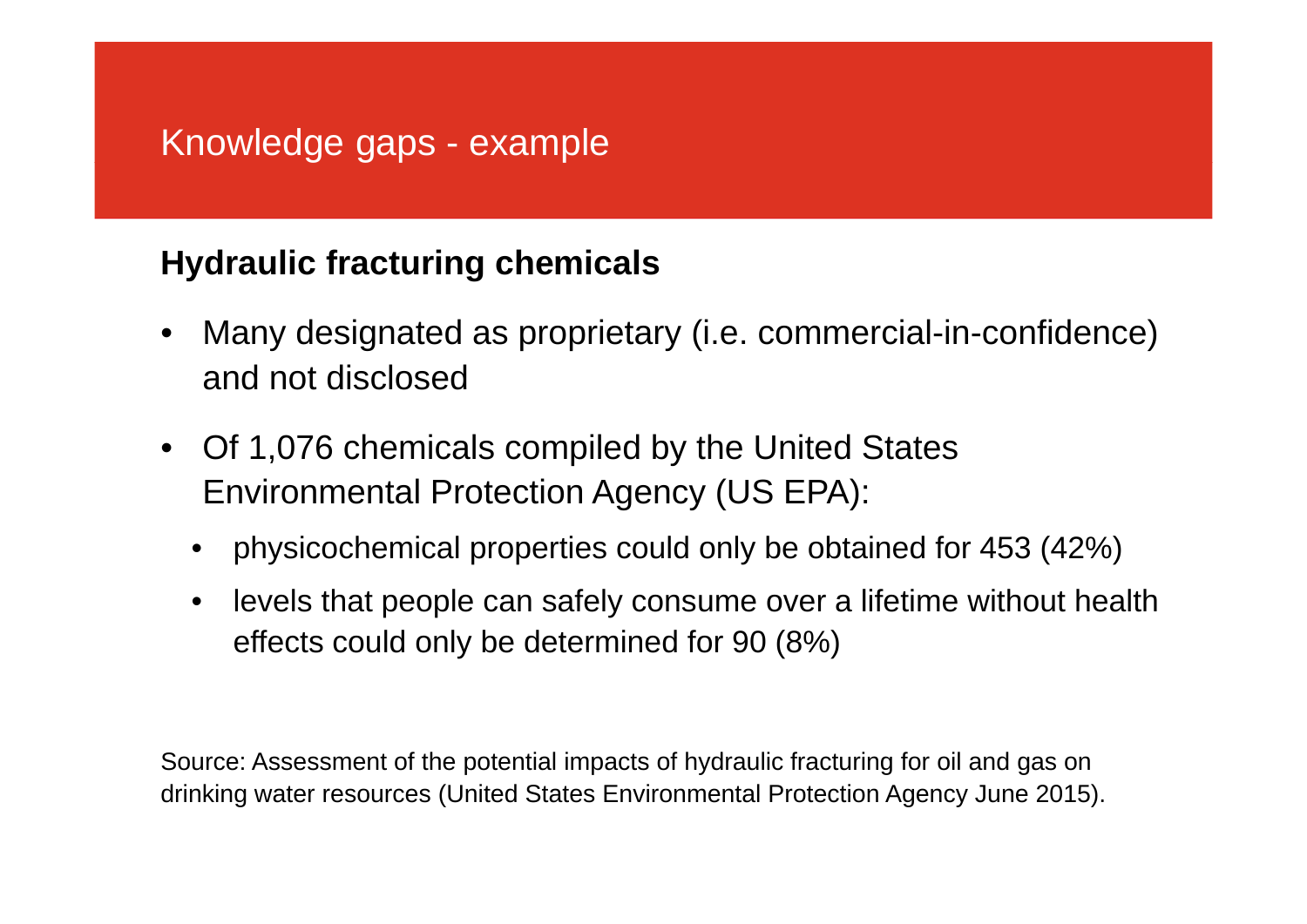# Risk management issues

- $\bullet$  Preventive risk management is essential to reducing risks to an acceptable level. Key elements include risk mitigation measures, and operational procedures and process control.
- $\bullet$  Published reports have examined the level of effectiveness of various elements such as risk mitigation measures. Despite mitigation measures, examples reported by the US EPA (2015) indicate:
	- • 151 spills of hydraulic fracturing chemicals, where fluids reached surface water in 9% of cases and soil in 64% of cases
	- • at least 3% of surveyed wells did not have cement across a portion of casing (which is aimed at preventing chemicals and gases entering groundwater)
- • While such events may be of relatively low frequency or likelihood, potential consequences could be significant and potentially irreversible.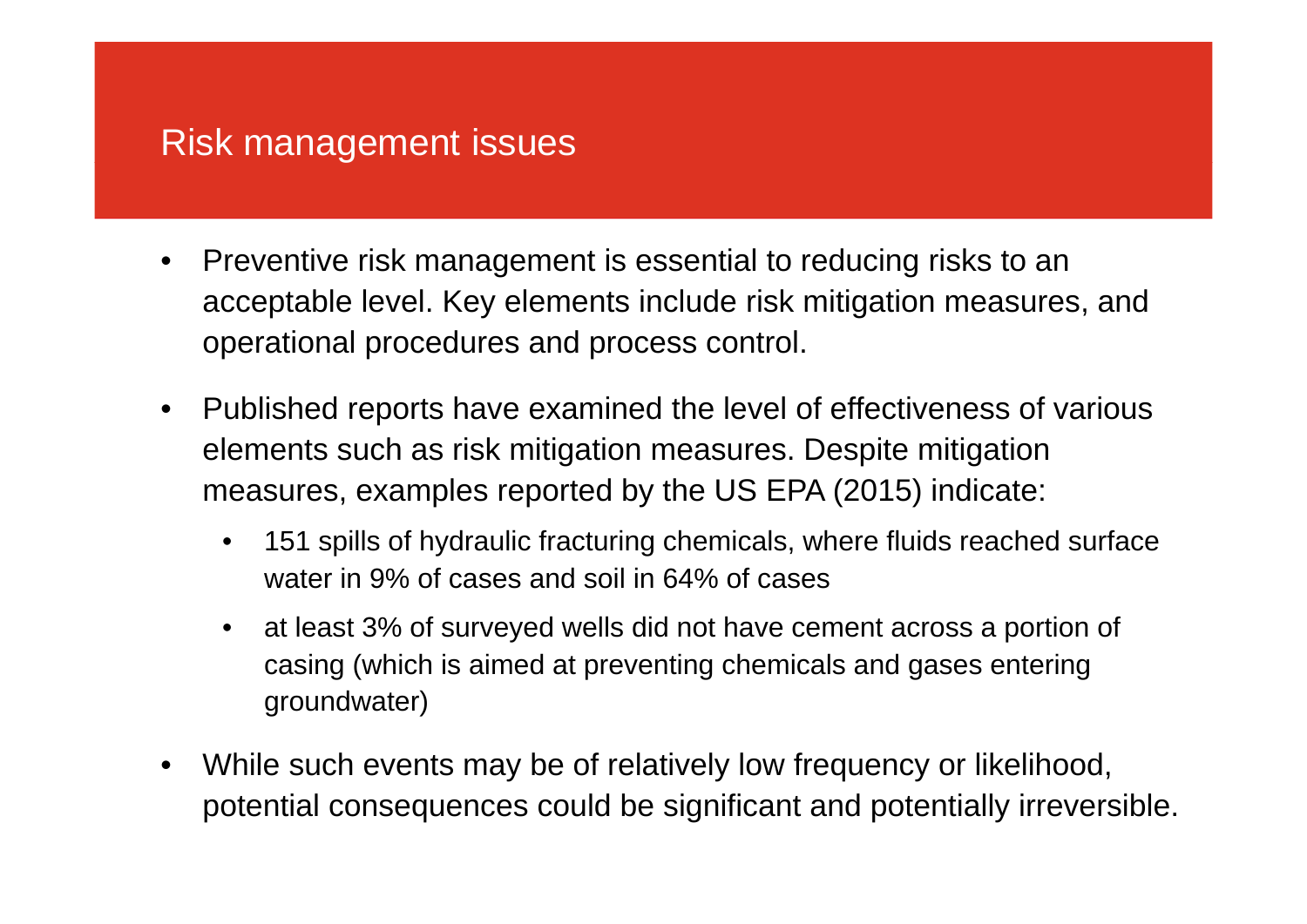# Key elements required to protect public health

- • **Comprehensive assessment and management of potential risks** to human health, including:
	- $\bullet$ <sup>a</sup> comprehensive understanding of the risks and potential impacts
	- •the likelihood and consequences of key hazardous events
	- •stringent risk mitigation measures
	- •an understanding of the **effectiveness** of risk mitigation measures
- •**Full disclosure of chemicals for proposed projects.**
- • **Consideration of the potential health effects** from exposure to chemical mixtures (in addition to individual chemicals).
- •**Strong and effective regulatory oversight.**
- • **Engagement with national peak health bodies** (e.g. the National Health and Medical Research Council).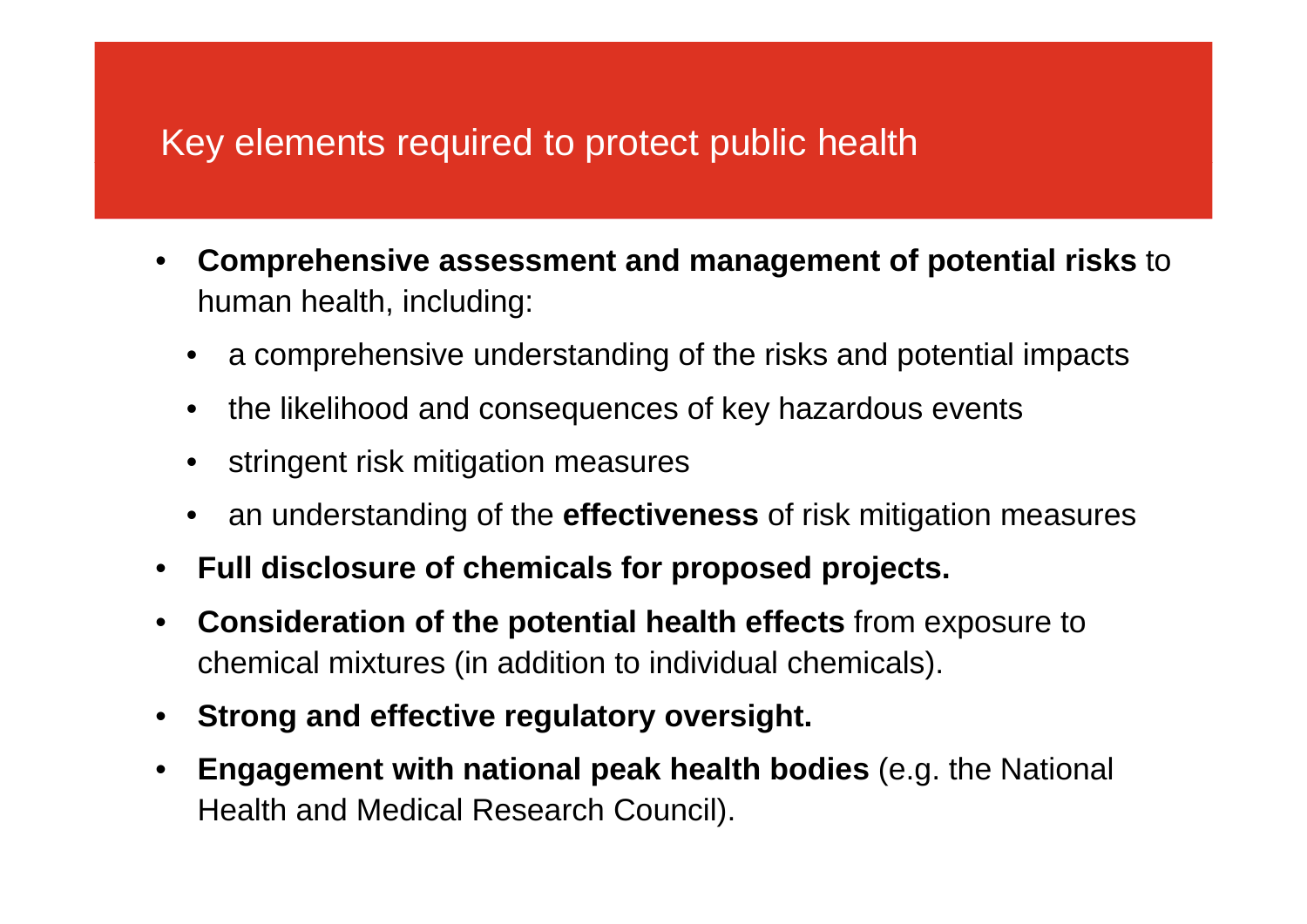### **Summary**

- • There are a number of potential hazards associated with unconventional gas activities.
- The full range of hazards is currently unknown.
- •For known hazards, scientific data is limited.
- • Further research is required to fully assess potential risks to public health.
- • Strong and effective regulatory oversight is a prerequisite for protecting public health.
- • A precautionary approach should be taken where there is scientific uncertainty.

'If a public health risk poses a serious threat, lack of full scientific certainty should not be used as a reason for postponing measures to prevent or control the public health risk' (*Public Health and Wellbeing Act 2008*)